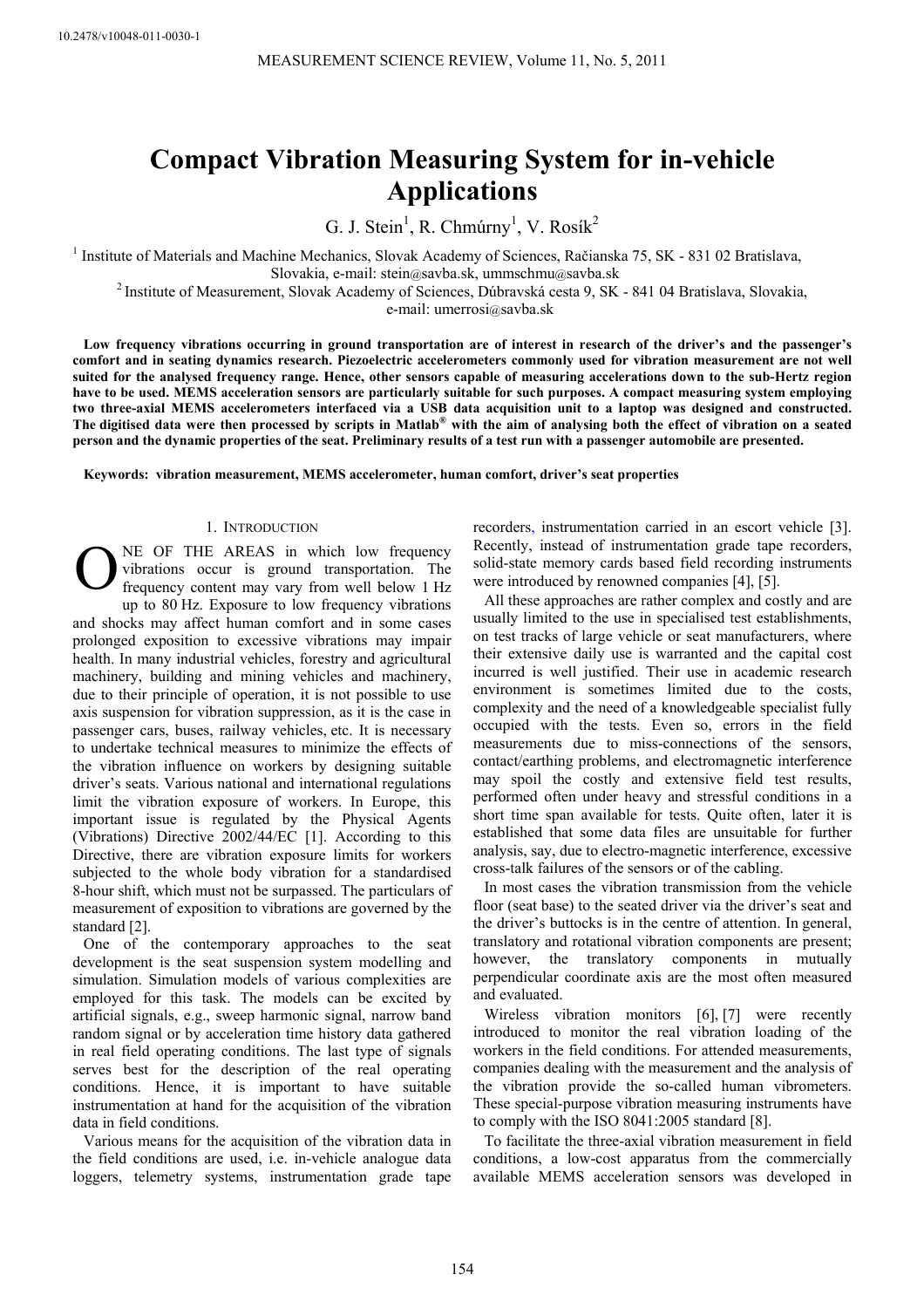collaboration with the Institute of Measurement of the Slovak Academy of Sciences. The aim behind the project was to have the in-house facilities to perform the field measurements within reasonable costs without the need for the specialised equipment and for the specialised test engineer. The purpose of this system is:

- 1. To gather real-time field vibration data for the future use in the seat suspension system simulation research.
- 2. To have the means to analyse the seating dynamics concurrently in three mutually perpendicular axes. In this way, the various interactions could be analysed in each vehicle. The research effort could then focus on the vibration mitigation in the axis of the highest influence (acceleration value). This is not necessarily in the vertical axis.

A contemporary state-of-the-art field vibration acquisition system [9] consists of:

- Tri-axial ICP piezoelectric accelerometer one mounted under the seat, the other one in a specifically designed seat-pad according to ISO 10326-1:1992 [10], i.e. EN 30326-1:1994 [11] located between the buttocks of the seated test subjects. As described in these standards, it serves to measure the vibratory input with respect to the seated person.
- Two professional human vibrometers (vibration data loggers) for amplifying the accelerometer signals.
- A pocket Personal Digital Assistant (PDA) with an auxiliary battery pack and an extended memory with an external PCMCIA data acquisition card.
- A Global Positioning System (GPS) integrated within the PDA to supply the positional data for use in the laboratory.

The continuous data streams acquired in various test runs in a metropolitan bus were stored in the PDA and downloaded to a PC equipped with LabVIEW after each testing to process the raw collected data according to the standards used in the assessment of the human body vibration influence and in the seating dynamics research, to be described below.

The extent and complexity of the instrumentation used is obvious from this short description. It has to be stressed that, except for the GPS auxiliary data, only four channels of vibration data were processed by the professional human vibrometers working as accelerometer conditioning amplifiers for the PCMCIA data acquisition card. It was possible to analyse the vertical vibration transmission only. Vibration transmission in other directions was not analysed. Given the large number of performed test runs, statistical analysis of the raw data was possible, as described in detail in [9]. The aim of this extensive study was to thoroughly characterise and select the best of the three different driver's seats tested.

Even more sophisticated instrumentation apparatuses were used in the field test made within the European project with the acronym VIBSEAT [12], described in a greater detail in the relevant field test reports. Some of the large-scale measurements in difficult conditions were not very conclusive either. Hence, it is necessary and worthwhile to pay attention to the improvement of methods and devices for gathering of field vibratory data for laboratory analysis and evaluation, as well as an excitation signal for simulation.

# 2. SPECIFICS OF THE VIBRATION MEASUREMENT IN TRANSPORT MEANS

It should be noted that in the ground transportation the acting forces are of primary interest, followed by the relative movement of various vehicle parts. As a result, the preferred measurand is the absolute acceleration followed by the relative displacement. Despite a well-defined physical relation between both characteristics, experience shows [13]-[15] that the errors introduced by the real measuring systems are of such a magnitude that excludes the practical usage of this relation. In practical situations, it is advisable to complement one measuring system by another one and to use data fusion [13].

It is known from experience that the *vibratory acceleration*  $a<sub>v</sub>$  observed in the ground transportation is smaller than standard gravity acceleration  $g_N \approx 9.81 \text{ m s}^2$ . It is also well known that the measured accelerations are of random nature with periodic components. Often, shocks are encountered, the peak acceleration magnitude which may be as large as  $30 - 40$  m s<sup>-2</sup> (3- to 4-times g<sub>N</sub>), gives rise to crest factors of the excess of eight. Vehicles are, in general, subjected to traverse on arbitrary curvilinear trajectory with non-constant traversing velocity. Moreover, the vehicle chassis plane may be inclined with respect to the horizontal plane. Both effects give rise to a *quasi-static acceleration a*t, which is superimposed onto the mechanical vibrations due to the road/track unevenness and/or the engine influence. The quasi-static acceleration influences the equilibrium position of the seat suspension system and so it is of interest in the seating dynamics research: A seat is a non-linear oscillatory system, whose properties strongly depend on the operating point in the equilibrium. Thus, it is worthwhile to posses a measuring system that is able to measure both acceleration components.

The quasi-static translatory acceleration  $a_t$  frequency content extends down to the sub-Hertz frequencies. Measurement of the *total acceleration*  $a_T = a_t + a_v$  poses some practical problems, as treated at length, e.g., in [13], [14]. The use of the standard piezoelectric accelerometers with their well-known inherent low frequency limits is not feasible. Other accelerometer types, capable of measuring the quasi-static acceleration have to be considered. The current state of the art is to use sensors based on the socalled servo-accelerometer principle and produced using contemporary semiconductor manufacturing technologies, i.e. Micro-Electro-Mechanical Systems (MEMS), as described, e.g., in [13], [16]-[18]. The use of one type of the MEMS type servo-accelerometer for this purpose will be illustrated further on. A detailed description of this sort of acceleration sensor may be found in the above-mentioned references. Some information on the noise issues pertinent to the MEMS accelerometers is given in [19], [20].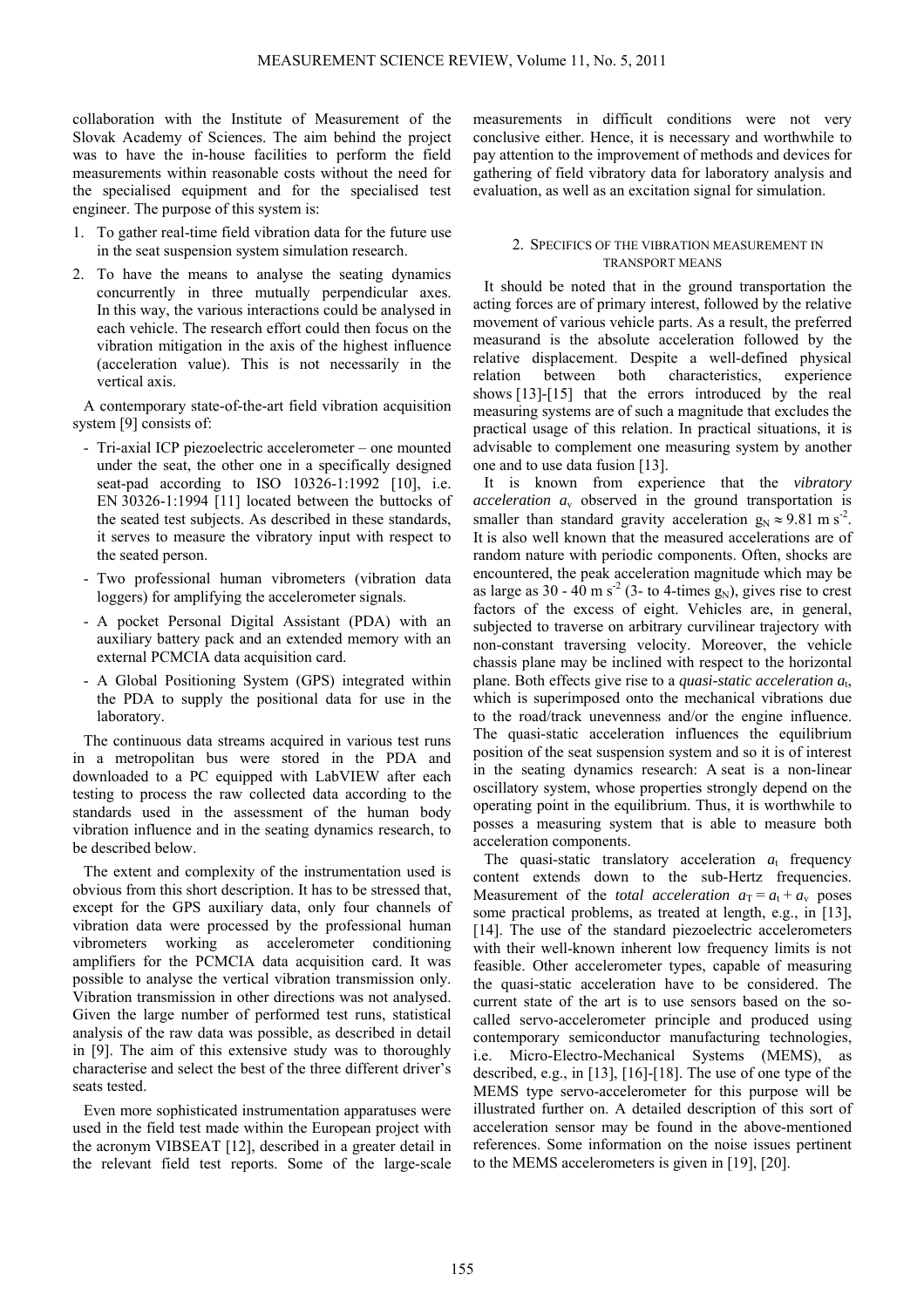

Fig.1. Photo of the sensors (a) and the box with the laptop (b).

#### 3. THE COMPACT MEASUREMENT SYSTEM

The compact vibration measuring system consists of the following parts (see Fig.1):

A/ Two identical three-axial MEMS accelerometers;

B/ An analogue acquisition unit with a USB output;

C/ A standard laptop with an acquisition program.

A/ *The three-component MEMS accelerometer* type CXL04LP3, made by Crossbow [21], is enclosed in a plastic box 19×47.6×25.4 mm of the mass of 46 g. The measuring range is  $\pm$  40 m s<sup>-2</sup> (4×*g*<sub>N</sub>); the output voltage is approx. 2.5 V for the zero acceleration and sensitivity is  $\approx$  50 mV/m s<sup>-2</sup>. According to the manufacturer, the frequency range extends from DC to  $f<sub>M</sub> = 100$  Hz. The accelerometer is factory calibrated; hence no field calibration is needed.

The accelerometer is fixed either to a 2 mm thick steel plate of 120×100 mm (the base/floor sensor, denoted as "sensor A" (index "b")) or to a steel disk of a diameter of 70 mm, located in a rubber disc "sensor B" (index "s"); Fig.1(a). The rubber disc is made according to the requirements of ISO 10326-1 standard, i.e. EN 30326-1 [10], [11] (see Fig.2). No compensation of the temperature variation was foreseen because a high-pass filter eliminates any incurred low frequency drift.



Fig.2. The test disc to be positioned under the seated driver.

B/ *The analogue acquisition unit* with USB 2.0 communication interface, type DT 9816, made by Data Translation [22] consists of 8 input channels, each equipped with 16-bit sigma-delta convertors with sampling frequency of up to 50 kHz and a full span of  $\pm$  5 V. The 8 channels are timed simultaneously (aperture match better than 5 ns), thus facilitating reliable phase/time delay estimation. The control is facilitated by a microcontroller. The acquisition software enables sampling of either 32000 data points into a memory file or a continuous storage of a much larger amount of data on the disk. For chosen sampling frequency *f*s of 200 Hz, the first method facilitates measurement duration of 150 s, which was deemed as sufficient at this stage.

Compact integration of the above-mentioned units was facilitated. Since the sensors rely on a constant voltage supply of 5.0 V with required stability, a stabilisation circuit of ADP 3607 type was used. To increase the system reliability no connectors were used. The cables of the sensors and the USB cable enter the compact box via rubber bushings, thus facilitating a partial dust-proofness, Fig.1(b). These measures improve the reliability of the device and simplify the measurement set-up in the field.

To make the experimental conditions more transparent, a straight traverse is assumed. This condition calls for a specific field measurement conduct: the vehicle stands in a standstill with the engine running for a while, while the data acquisition is already running, then accelerates to the velocity required, maintains a straight course at a given constant velocity and then decelerates to the standstill. This measurement organisation facilitates proper data analysis for the seat suspension system performance assessment in the equilibrium position.

C/ *The data analysis program* is written in the Matlab® environment. The program first acquires the raw data, including the interval at the beginning of the measurement when the vehicle is at a standstill. The signal is subjected to a low-pass filtration by a FIR low-pass filter of the  $100<sup>th</sup>$ order with a cut-off frequency of 0.2 Hz. In this way, the translatory acceleration  $a_t$  is obtained and displayed  $(Figs.3(a), 3(b))$ . The program calculates the sensor inclination angles, which may be of use in seat design. In the illustrative example, the most pronounced inclination is for the seat sensor B in the fore-and-aft direction (some 14°, causing the observed offset), whereas the other values are about 2° and hence negligible. These DC components are then subtracted from the time sequence to provide a correction for sensor inclination and temperature drift.

The operator can assess from Fig.3 the time interval when the vehicle was travelling with a constant speed (base  $a_t$  in the fore-and-aft direction is approx. zero). In the next step, the time interval during which the signal is assumed to be stationary is selected. In this example, this is between the  $32<sup>nd</sup>$  s and the 38<sup>th</sup> s.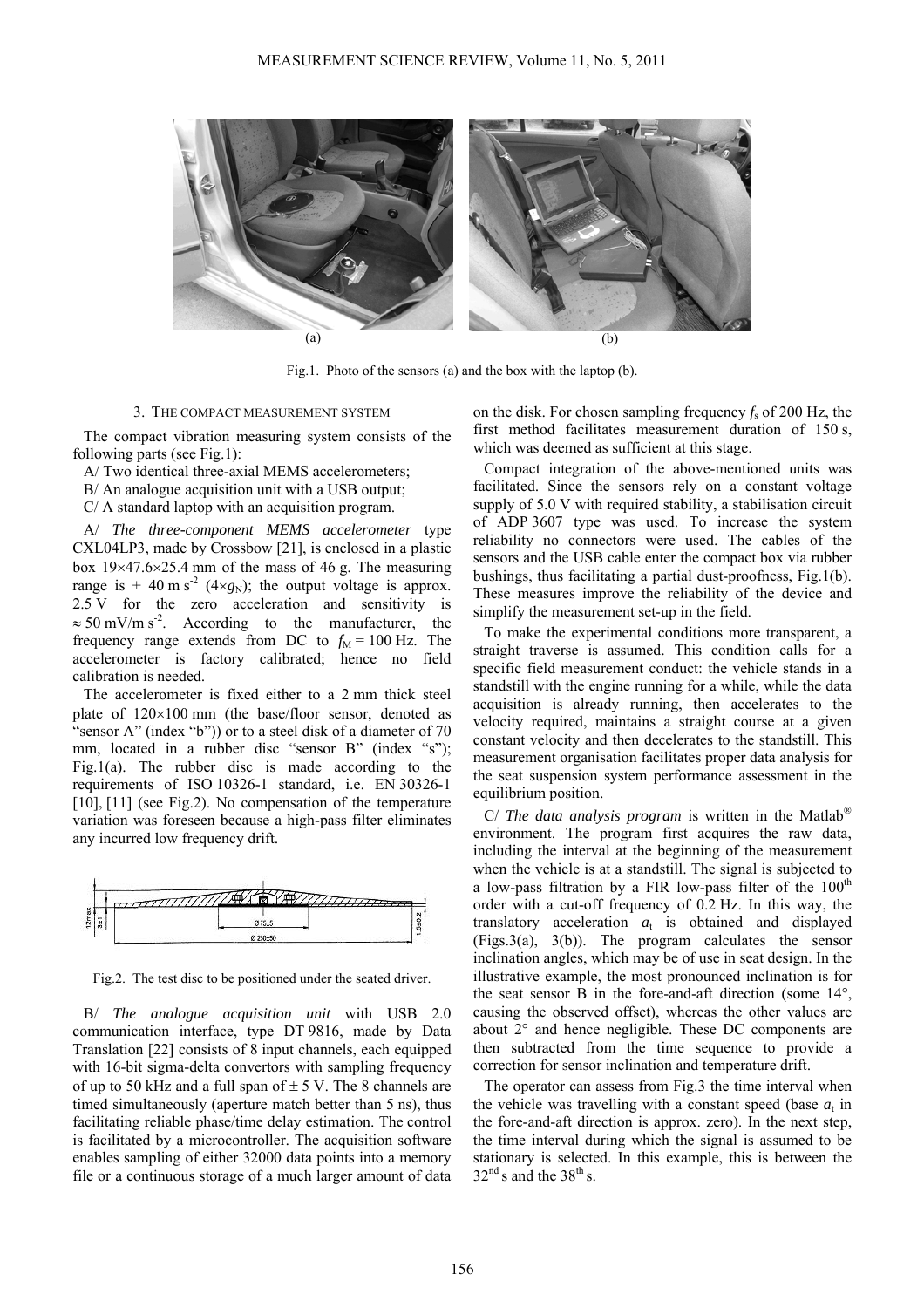

Fig.3. Pre-processing of the acceleration signals: (a) on the seat base; (b) and on the seat surface:  $($ —— $)$  *x* - direction;  $(\cdots)$  *y* - direction;  $(- - )$  upward direction (*z* - direction).

Signals from the selected time interval are then subjected to a further band-pass filtration by a FIR filter of the  $100<sup>th</sup>$ order to extract the vibratory acceleration  $a<sub>v</sub>$  in the frequency band 0.50 Hz to 80 Hz in each sensor axis (Fig.4), in accord with the ISO 8041 standard [8]. The data preprocessed like this are subjected to calculation of the acceleration power spectral densities (PSD*a*ij), modules of the transfer function estimates  $(TFE_i)$  and respective coherence functions  $\gamma_i$  by Matlab<sup>®</sup> functions, Fig.5. This is the standard time history data processing used in the analysis of mechanical vibrations.



Fig.4. Vibratory acceleration signals in mutually perpendicular axes: (a) *x*, (b) *y*, (c) *z*; seat base (——), seat (–

## 4. PRELIMINARY RESULTS

The data used for the performance assessment were gathered in preliminary test runs with three voluntary test persons seated in a Škoda sedan car on the premises of the Slovak Academy of Sciences. Due to the limitations of the straight traverse with a constant speed in the test area, analysed time intervals are very short and the traversing speed rather low (some 10 to 15 km/h). No test track closed to public traffic was available; hence more field tests were not yet possible.

The acceleration RMS values were low; however, still more than 12 dB above the sensor's noise floor. For estimation of the acceleration power spectral densities (PSD*a*ij), transfer function estimates (TFEj) following parameters for the FFT routine were used:  $M = 512$  data points, i.e. frequency resolution Δ*f* = 0.391 Hz, 50 % overlap of adjacent data blocks and Hanning weighting, Fig.5. Due to short time history, the number of averaged blocks ranged between 2 and 5.

#### 5. DISCUSSION

The described compact vibration measuring system for the in-vehicle applications should fulfil different purposes. It was developed for the specific use in the academic research environment with limited means, not for industrial use on test tracks. The vibration measuring system was not calibrated and tested to comply with the ISO 8041 standard, as this was not required. The authors fully relied on the sensor calibration data supplied by the sensor manufacturer.

On the other hand, the compact measuring system fully utilises the available hardware, unlike the instrumentation used, e.g., by [9]. The software can be tailored to the

specific tasks, i.e. to the driver's seat performance analysis or for the evaluation of vibration influence on the seated driver or for the field vibratory data acquisition.

 There is a need of a person to operate the laptop during data acquisition. However, the data acquisition is quite simple and does not require sophisticated skills. Thus, a trained driver is able to perform the recordings by himself. When using a human vibrometer supplied by a specialist company, the measurement technician has to travel on the machine tested and operate the vibrometer by himself, anyhow. This may psychologically adversely influence the driver's performance and hence the measured results. However, the circumstances of the particular measurements can be minutely recorded to be used later in laboratory, e.g., for comparison of simulation results with those measured. This is often of a paramount importance. Moreover, the presence of the test technician enables to identify erroneous measurements and repeat the respective test run without much extra effort on the spot, directly in the field.

Presence of another person is nearly completely eliminated by wireless systems [6], [7] which are designed for a longterm unattended operation. However, they gather just the RMS acceleration values, i.e. time integrals of the accelerations in the three mutually perpendicular directions, not the raw acceleration signals. Hence, the stored data are not suitable for supplying any simulation program. The same is true for the professional human vibrometers. None of these instruments are suitable for acquisition and storage of the data required for detailed scientific research.

This is possible with the described compact vibration measuring system and with the apparatus used in the references [3], [9]; but at a higher cost.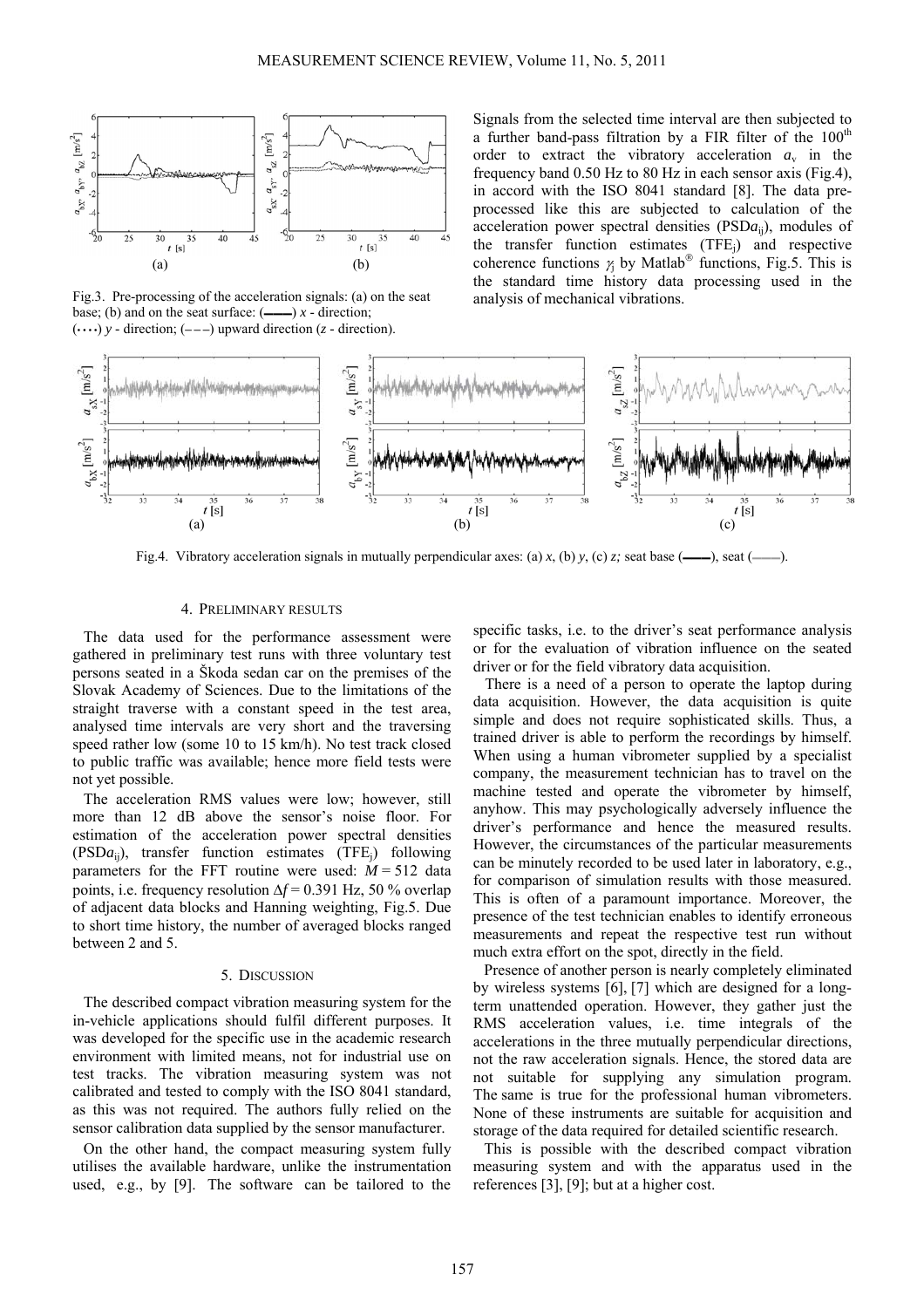

Fig.5. Typical seat base and seat surface acceleration PSDa, the coherence functions  $\gamma$  and the TFEs for the three perpendicular axes: (a)  $x$ , (b)  $y$ , (c)  $z$ ; seat base (——–), seat (

## 6. CONCLUSIONS

To facilitate the three-axial vibration measurement in the field conditions, an apparatus from commercially available MEMS acceleration sensors was developed. The aim was to have instrumentation for field measurements of vibrations at a reasonable cost without the need of specialised equipment. The use of this system is twofold:

- 1. To gather the field vibration data in real time for future use in a seat suspension system simulation research.
- 2. To have the means to analyse driver's seat performance in the three mutually perpendicular axes.

The developed system fully utilises the hardware used and seems to be well suited for the academic type of research. The fitting of the apparatus into the vehicle is fairly easy and straight forward, as no cable connections are necessary. By suitable programming in the laboratory, the gathered field data can be processed according to the tasks required. Preliminary results demonstrate the feasibility and the capabilities of the described measuring system.

## ACKNOWLEDGMENT

The article was prepared within projects No. 2/6161/26 and No. 2/0075/10 of the Slovak Grant Agency for Science VEGA. The support is gratefully acknowledged.

#### **REFERENCES**

- [1] European Commission. (2002). Directive 2002/44/EC of the European Parliament and of the Council of 25 June 2002 on the minimum health and safety requirements regarding the exposure of workers to the risks arising from physical agents (vibration). *Official Journal of the European Communities*, L 177, 13–19.
- [2] European Committee for Standardisation. (2007). *Mechanical Vibration - Measurement and Calculation of Occupational Exposure to Whole-Body Vibration with Reference to Health - Practical Guidance.* EN 14253:2003+A1:2007. Brussels, Belgium.
- [3] Pinto, I., Stacchini, N. (2006). Uncertainty in the evaluation of occupational exposure to whole-body vibration. *Journal of Sound and Vibration,* 298 (3), 556-562.
- [4] Bruel & Kjaer Sound & Vibration Measurement A/S. (2009). *Stand-Alone Recorder - LAN-XI-Notar*. http://www.bksv.com
- [5] RION Co. Ltd. (2009). *4/8-Channel Data Recorder DA-20/40*. www.rion.co.jp/english
- [6] Wölfel Meßsyteme Software GmbH + Co. KG (2009). *EVEC Prospectus*. www.woelfel.de